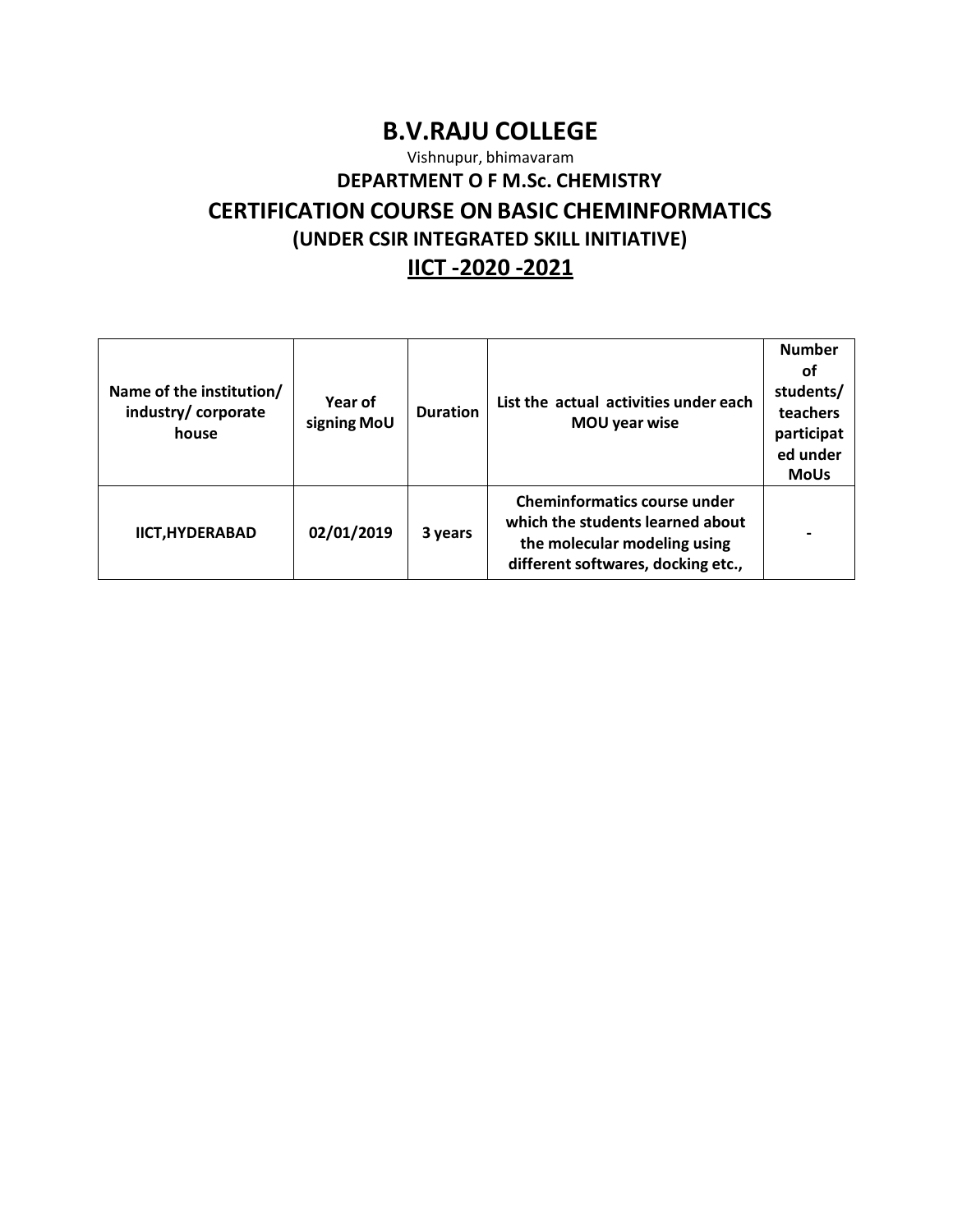**CSIR-IICT (COUNCIL OF SCIENTIFIC AND INDUSTIAL RESEARCH) Hyderabad** is conducting a certificate course for Degree and M.Sc. students on basic cheminformatics. The name of the course is "CERTIFICATION COURSE ON BASIC CHEMINFORMATICS". This course is initiated by CSIR under CSIR Integrated Skill Initiate.

On October 22nd,2018 CSIR IICT invited applications for Certificate Course on Basic Cheminformatics Under CSIR Integrated Skill Initiative. This course is intended for B.Sc., B.Pharmacy and M.Sc. students.

## **About the course:**

Cheminformatics is a rapidly evolving science that drives Chemical Science Research and addresses key issues in Chemistry using the power of computation. Basic Cheminformatics Training covers 30 hours of (10 Days) theoretical and practical aspects related to computational modeling of compounds, properties, activities and chemical reactions. Students will be introduced to chemical databases, open source software applications and mining during the course.

## **The course outlines:**

**Theory:** Basic understanding of Chemical Space, Chemical properties, chemical reactions and chemical databases

**Practical:** Manipulation of chemical structure, chemical reactions, chemical activity prediction of drug likeliness and chemical properties, chemical structure and substructure search.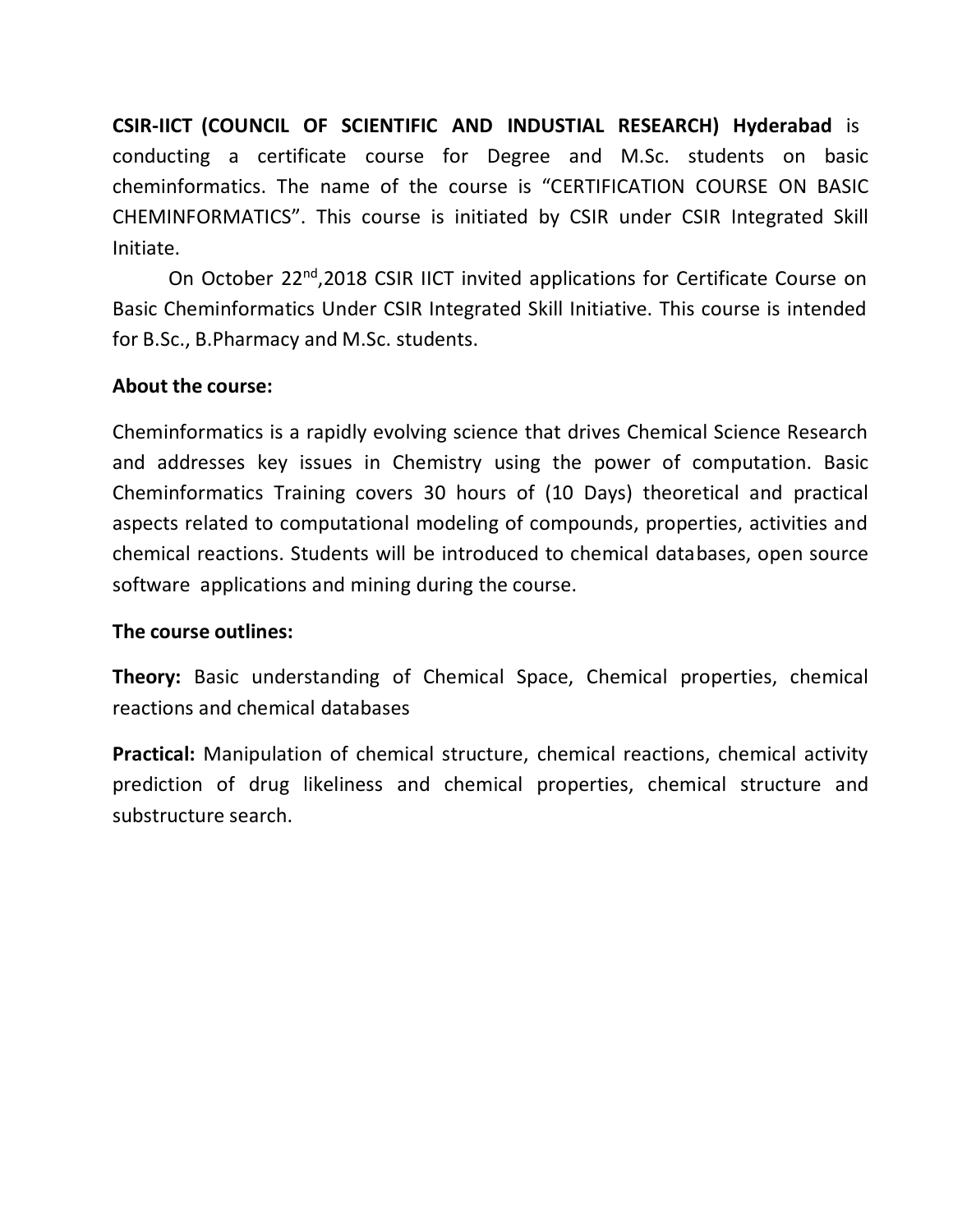### **Course outcomes:**

At the end of the course, a student will be able to

-Investigate chemicals and materials that are not practical for laboratory analysis.

-Model individual molecules or behaviours of chemical compounds within the natural world

-Work with databases to catalog, categorize, organize and search the structures of chemicals

-Complement laboratory experimentation with computational chemistry

-Develop information-storage solutions at the molecular level.

**Intake of candidates:** Maximum intake of the candidates is 30. Course Fee: Rs.10,000/-(Rupees Ten Thousand Only) + GST (18%) as applicable. Fee paid once, will not be refunded under any circumstances, The course fee does not include the hostel accommodation.

**Certification:** A certificate will be issued by CSIR-IICT, Hyderabad after successful completion of the course.

## **Selection Process:**

The candidate selection will be based GOI rules. The short-listed applicants will be called for an interview (No TA/DA will be paid). Prospective students for the Basic Cheminformatics Training will be expected to be enrolled in or completed a Bachelor's degree Chemistry/ Pharmacy or Biological Sciences. A basic background in computer and internet is desirable. Out station students will be provided accommodation at CSIR-IICT on prior requiest and chargeable basis.

**How to apply:** The online application form is available on CSIR-IICT website [\(www.iictindia.org\)](http://www.iictindia.org/). For more details please contact at  $\frac{\text{d}p}{\omega}$ iict.res.in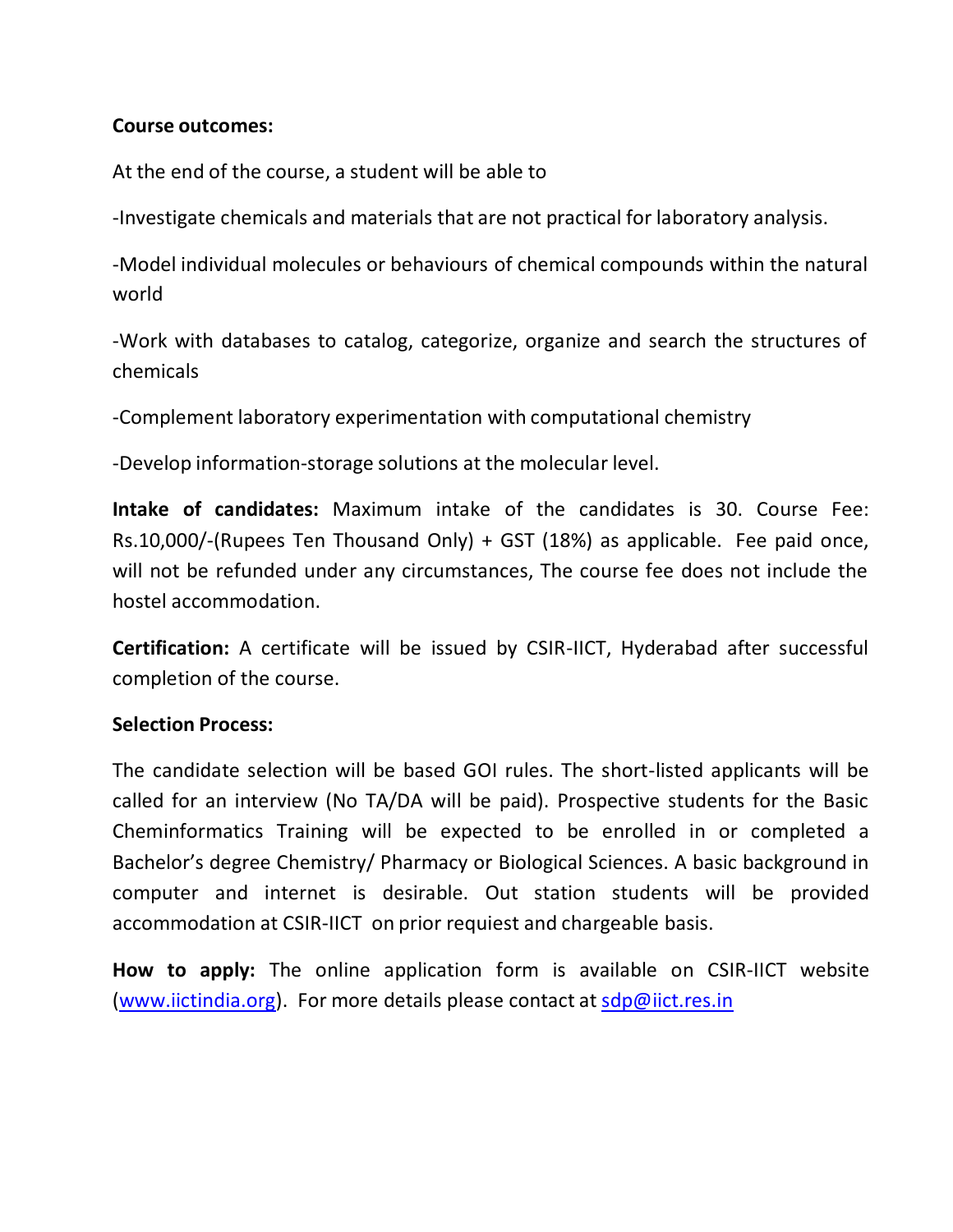## **MOU**



#### **MEMORANDUM OF UNDERSTANDING**

THIS MEMORANDUM OF UNDERSTANDING IS DATED.<sup>274</sup>MONTH....<sup>45</sup>LDAY OF 2019

#### AND MADE BETWEEN:

- 1. The B V Raju College, Vishnupur, Bhimavaram 534202 affiliated to Adikavi Nannaya University, Rajamahendravaram.
- 2. The CSIR-Indian Institute of Chemical Technology (CSIR-IICT), Uppal Road, B Tarnaka, Hyderabad- 500 007, India, a constituent unit of the Council of Scientific and Industrial Research, a Society registered under Societies Registration Act (XXI of 1860), having its registered Office at Anusandhan Bhavan, Rafi Marg, New Delhi

110 001.

**INICIPAL B.V. RAJU COLLEGE** VISHNUPUR, BHIMAVARAM-534 202

Scanned by CamScanner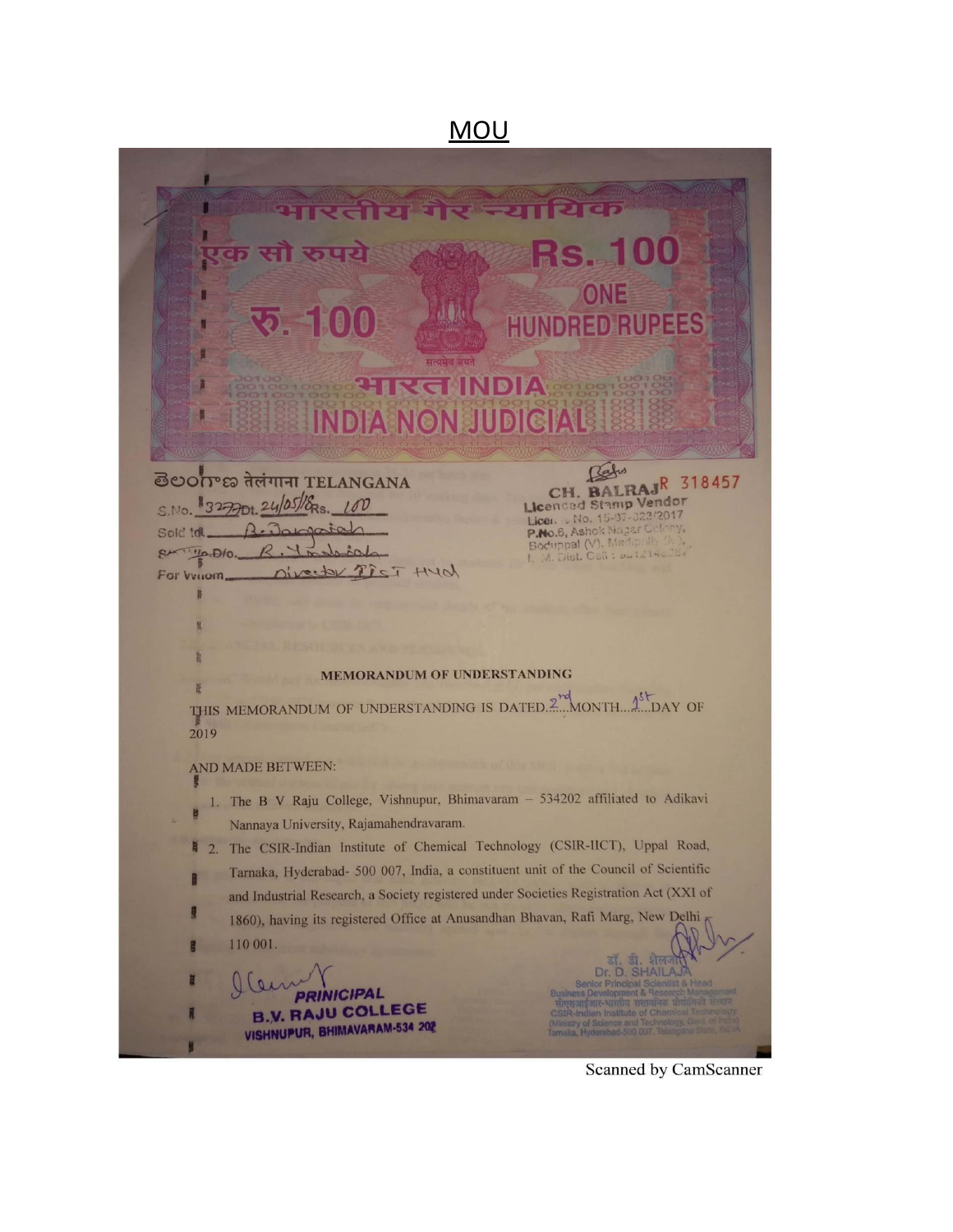#### 1.0 Introduction:

- 1.1.B V Raju College and CSIR-IICT agree to enter into an MOU Under "Skill Initiative Program" of CSIR-IICT.
- 1.2. This Memorandum of Understanding ("MOU") sets out below the principles by which the BVRC and CSIR-IICT can establish a formal agreement regarding such activity.

#### 2.0 Principles

2.1 The activities covered by this MOU will centre on the following:

- CSIR-IICT will impart Basic Cheminformatics Certificate Course training to i. **BVRC** students.
- The intake of students is 25-30 per batch size ii.
- The program is designed for 10 working days. The training will include basic iii. undergraduate level Cheminformatics theory & practicals monitored by CSIR-**IICT** Scientists & staff.
- CSIR-IICT will provide facilities to students for class room teaching and iv. computer systems for practical sessions.
- BVRC will share the employment details of the students after their course V. completion to CSIR-IICT.

#### 3.0 FINANCIAL RESOURCES AND PERSONNEL

- 3.1 BVRC Would pay Rs.10000/-(Rupees Ten Thousand only) per each student including GST to CSIR-IICT towards Basic Cheminformatics Certificate Course as a part of Skill Enhancement Course(SEC).
- 3.2. Any activity carried out within the broad framework of this MOU shall be the subject to the mutual consent of parties, taking into account any constraints of time, funding and other relevant resources.

#### **4.0. Separate Agreements**

In addition, it is envisaged that each activity, that the parties wish to pursue in accordance with the purpose of this MOU will be governed by terms and conditions to be separately negotiated and mutually agreed upon by the parties through the signing of one more subsidiary agreements.

**B.V. RAJU COLLEGE** VISHNUPUR, BHIMAVARAM-534 202

Scanned by CamScanner